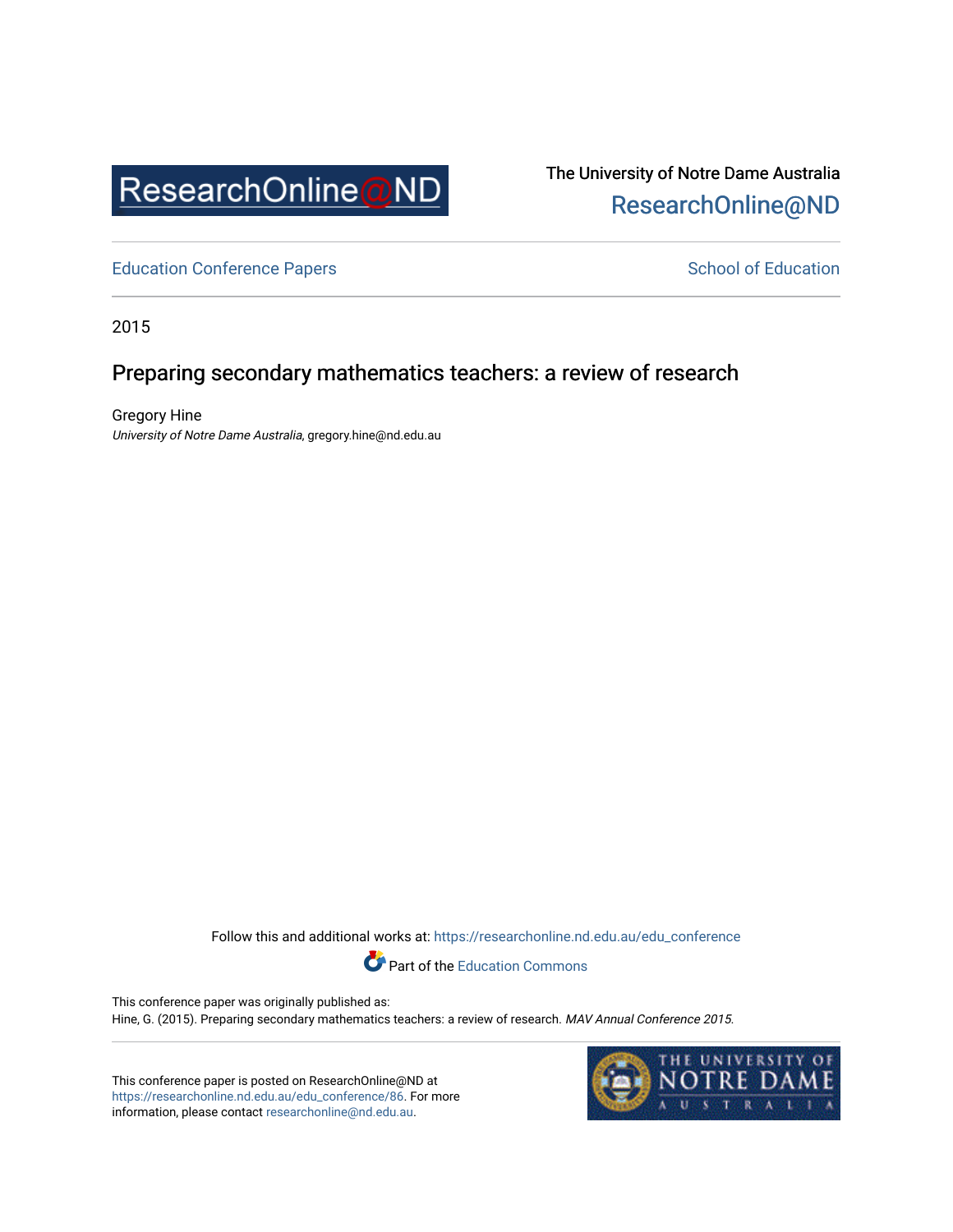This is the author's version of an article published as: -

Hine, Gregory. (2015) Preparing secondary mathematics teachers: A review of research. *2015 MAV Annual Conference Proceedings Online:* 66-74*.*

This article published in its final form at [http://issuu.com/julieallen35/docs/2015-mav](http://issuu.com/julieallen35/docs/2015-mav-conference-book__1_?e=12283196/31795012)[conference-book\\_\\_1\\_?e=12283196/31795012](http://issuu.com/julieallen35/docs/2015-mav-conference-book__1_?e=12283196/31795012)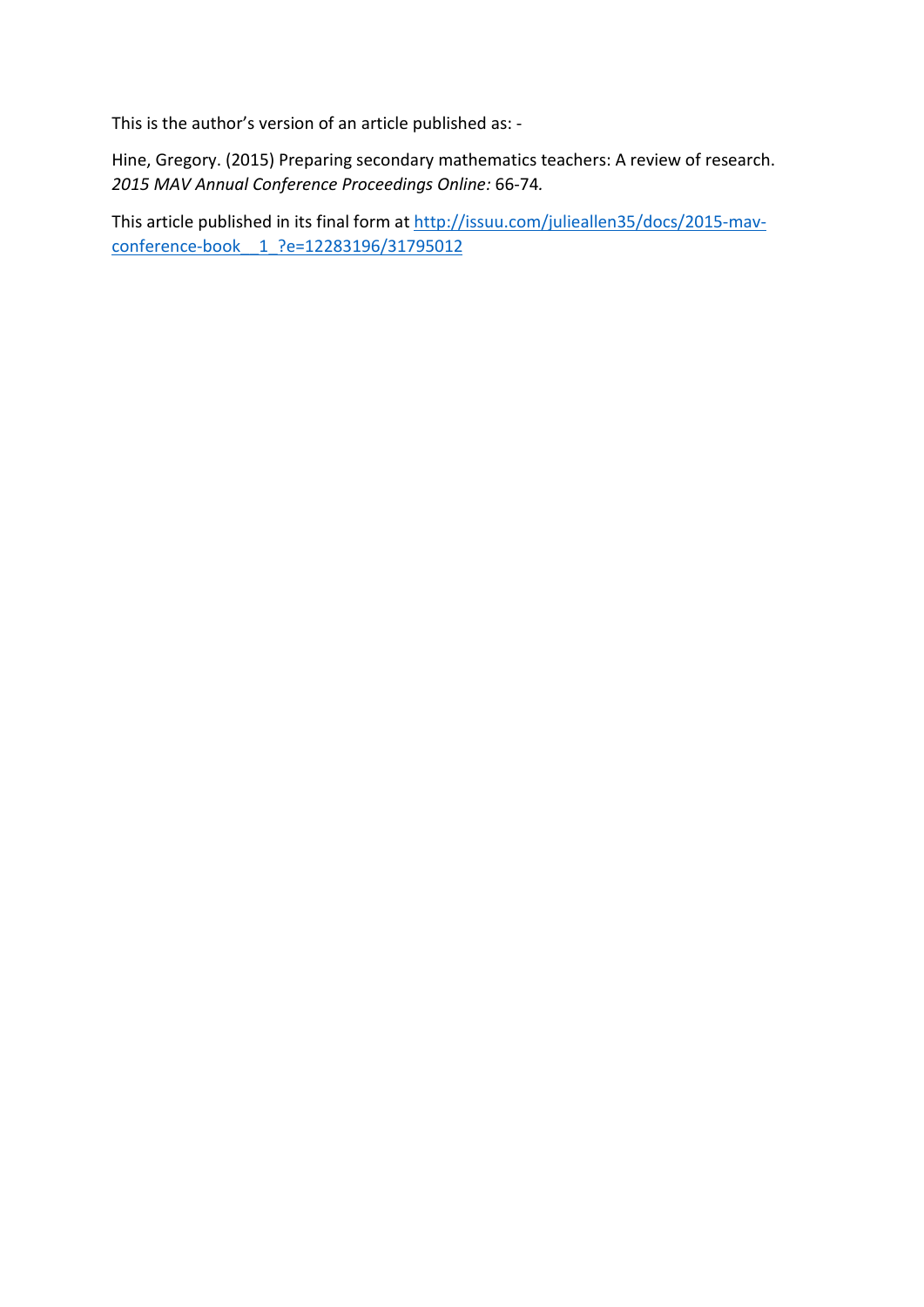# PREPARING SECONDARY MATHEMATICS TEACHERS: A REVIEW OF RESEARCH

## **Gregory Hine The University of Notre Dame Australia**

*The international literature base concerning the preparation of pre-service secondary mathematics teachers has grown steadily over the past two decades, yet there appears to be no consensus on a best practice approach. A review of three research projects (2 American; 1 Australian) that focus on different aspects of secondary mathematics teacher preparation provides consideration for universities wishing to strengthen existing programs.* 

### **Introduction**

The tertiary training of pre-service secondary mathematics teachers is pivotal in their professional preparation and formation as qualified educators. With large numbers of Australian secondary mathematics teachers set to retire in the next decade (Weldon, 2015), schools are already experiencing difficulties replacing those leaving with suitably qualified staff. In a recent review of research, Hine (2015) noted that over the past two decades there has been a growing body of literature concerning the preparation of pre-service mathematics teachers (PSMTs). Specifically, research into teacher education programs have examined how pre-service teachers (PST) are prepared with respect to their pedagogical content knowledge (PCK) (Beswick & Goos, 2012) and mathematical content knowledge (MCK) (Meany & Lange, 2012). Other efforts have scrutinised how to best support preservice primary and secondary teachers' PCK (Aguirre, del Rosario Zavala, & Katanyoutanant, 2012) and MCK (Stohlmann, Moore, & Cramer, 2013), the effects of mathematical content units on PST (Matthews, Rech, & Grandgenett, 2010), and the effects of mathematical pedagogy units on PST (Sowder, 2007). Moreover, various commentators herald the importance of reinforcing theory and practice within teacher-education programs (Emerick, Hirsch, & Berry, 2003; Miller & Davidson, 2006; TEMAG, 2014). For instance, the Teacher Education Ministerial Advisory Group (TEMAG) (2014, p. x) asserted that pre-service teachers must develop a "solid understanding of teaching practices that are proven to make a difference to student learning". Despite the extensive literature no consensus exists on how to adequately train pre-service mathematics teachers (Chapman, 2005). This paper will present key findings of three research projects which each examine a different aspect of mathematics teacher preparation. First, the work of Cox et al. (2013) examines how capstone courses in the United States have been recommended as a way for pre-service secondary mathematics teachers to connect the mathematics they learn at university to the mathematics they will teach to high school students. Second, Cavanagh and Garvey's (2012) investigation of an Australian collaborative learning community that influenced the professional development experiences of PSMTs. Third, Bonner, Ruiz, and Travis (2013) compared the results of alternatively and traditionally trained PSMTs completing a mathematics content licensure examination within a large American university. The purpose of this paper is to present key findings from each project for the consideration of mathematics teacher-educators. Such consideration may inform and strengthen overall current approaches used in the preparation of PSMTs for the profession.

#### **Capstone Courses**

Commencing with the recommendation from the Conference Board of the Mathematical Sciences (CBMS) for PSMTs to complete "a 6-hour capstone course connecting their college mathematics courses with high school mathematics" (2001, p. 8), Cox et al. (2013) sought to adjudge the current status of capstone courses in secondary mathematics teacher education programs. Specifically, these researchers surveyed departments of mathematics and education within the United States to determine (i) the extent to which capstone courses were offered to PSMTs, and (ii) how such courses were designed. Within the study, the term *capstone course* was used according to the definition provided by Loe and Rezak (2006). Such a course must have been studied at the conclusion of a program of study for PSMTs, fulfilling at least one the following four criteria: (1) bridges content between upper-level mathematics courses, (2) makes connections to high school mathematics, (3) gives additional exposure to mathematics content in which students may be deficient, and/or (4) provides experiences communicating with and about mathematics (Loe & Rezak, 2006).

From the 200 departments of mathematics and education surveyed, 73 responded to the online questionnaire developed by the researchers. Of the 73 responding departments, 42 indicated that they offered a course that satisfied at least one of the criteria for capstone courses. Moreover, the capstone courses offered in 26 of these 42 departments were classified as CBMS courses,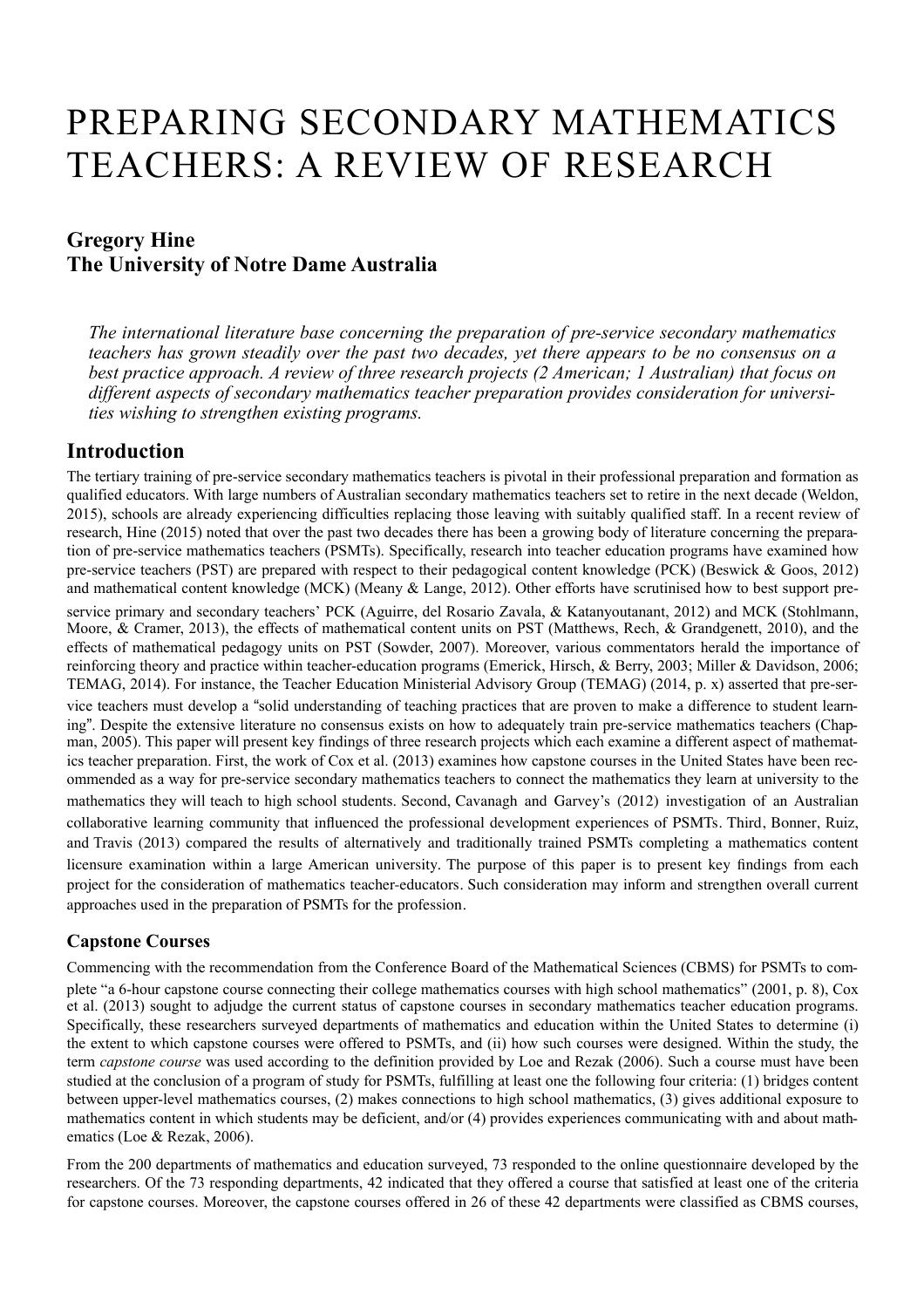insomuch as they aligned with the CBMS purpose to explore connections between college mathematics and secondary school mathematics. According to Cox et al. (2013), the collected data provided insight into three major aspects of the capstone courses: (1) Course Goals, (2) Logistics, and (3) Participants. Although the researchers noted a distinction between the goals of CBMS aligned and non-CBMS aligned courses, the most commonly stated course goal overall was for students to develop a deeper understanding to mathematics. To illustrate, specific course goals included students clearly writing and communicating mathematics (CBMS), and investigating a substantial mathematical topic and learning advanced mathematics independently (non-CBMS). A logistical review of capstone courses uncovered information regarding the prerequisites, topics, and resources of such courses. To commence, it was found that calculus and linear algebra were the most commonly listed prerequisites. Again, distinctions between CMBS and non-CBMS capstone courses emerged; 65% of CBMS courses required two or fewer upper division prerequisites (e.g. probability, calculus-based statistics, non-Euclidian geometry, abstract algebra, and real analysis) while only 46% of non-CBMS courses required two or fewer. Topically, the CBMS courses examined more secondary mathematics content and pedagogical concerns than non-CBMS courses; all of the latter's courses addressed advanced mathematical topics. A variety of electronic (e.g. Dynamic Geometric Software, Microsoft Excel) and print (texts, Education Organisation Standards) resources helped to develop and support both CBMS and non-CBMS courses. However, the development of CBMS courses far exceeded that of non-CBMS courses through the guidance of national organisations (e.g. National Council of Teacher of Mathematics) and recommendations (e.g. National Advisory Board Recommendations), as well as by educational organisation standards (Common Core State Standards).

A review of the capstone course participants revealed that all students in non-CBMS aligned courses were mathematics majors. For CBMS aligned courses, six capstone courses were described as being required specifically for PSMTs. Within most departments (both CBMS and non-CBMS), students intending to be mathematics teachers did not populate exclusively the capstone courses. As Cox et al. (2013, p. 7) asserted, "only six capstone courses (all CBMS) reported that they were exclusively for students seeking teaching licensure". These researchers found a variety of capstone university lecturer backgrounds, categorised as hailing from: mathematics, mathematics education, both mathematics and mathematics education, or neither. Lecturers of CBMS courses were more likely to have a mathematics education or both mathematics education and mathematics background, while non-CBMS lecturers had backgrounds in mathematics. Overall, Cox et al. (2013) concluded that ten years after the initial CBMS recommendation, course alignment with this recommendation appears not to be widespread. Consequently these researchers conceded that capstone courses for future teachers may be difficult to implement in institutions serving a small number of PSMTs. Nonetheless, a defining feature of the current state of capstone courses is the variety of forms – not least with reference to the goals, logistics and participants.

#### **A Professional Learning Community**

Cavanagh and Garvey (2012) examined how a group of nine Australian pre-service teachers (PSTs) and their supervisors participated in a professional experience learning community for secondary mathematics. Commencing with the notion of a learning community as a group of people "involved in some kind of activity that learn together and, more importantly, learn from each other" (Ponte et al., 2009, p. 197), the participating PSTs engaged in various activities to develop their professional practice. Prior to the commencement of the study, a secondary Head Teacher and the PSTs methods lecturer agreed to establish a learning community partnership between the school and the university. The researchers chiefly wished to investigate the participants' views about the learning community and to identify if it helped the PSTs to develop their professional practice. As Cavanagh and Garvey (2012, p. 61) noted, the teacher and lecturer " envisioned the learning community as an extended series of school visits (incorporating lesson observations, co-teaching, and sustained opportunities for discussion and critical reflection) combined with complementary activities during the university methods workshops". Over the course of one academic year the PSTs were all completing a Graduate Diploma of Secondary Education at an Australian university. The PSTs and methods lecturer visited the school in groups for Year 8 mathematics lessons. Following each observed or co-taught class the teacher, lecturer and PSTs discussed the lesson for approximately 15 minutes. The methods lecturer attended all visits, and undertook a role of observation and facilitation. Specifically, this lecturer observed all lessons, participated in the post-lesson discussions, and used field notes (from school visits) to frame subsequent workshop discussions at university. Within two days following each lesson, the PSTs also wrote and posted online a personal reflection for perusal and commentary by the other learning community members. Neither the teacher nor the lecturer contributed to the online forum.

Cavanagh and Garvey (2012) anticipated that the school visits would be opportunities for PSTs to learn from observing an experienced mathematics teacher present a series of problem-solving lessons. During the data collection stage of this research (i.e. through questionnaires, focus group interviews and reflections) PSTs reported that much fruitful learning took place when they co-taught, observed and discussed each other's lessons. The reflection-based activities also received significant mention from the PSTs. Specifically, Cavanagh and Garvey (2012, p. 69) highlighted how high quality reflection was achieved "through a combination of individual and group tasks, both oral and written, which encouraged pre-service teachers to think more deeply about their experiences". In addition, these authors asserted how the synchrony of reflective activities was achieved through interweaving school visits with follow-up activities in methods workshops; such synchrony helped to mirror the classroom experiences and reinforce the practice of reflection. Participants also commented on how their cohort developed a greater appreciation of the importance of problem solving as a practical way of teaching mathematics. Furthermore, partici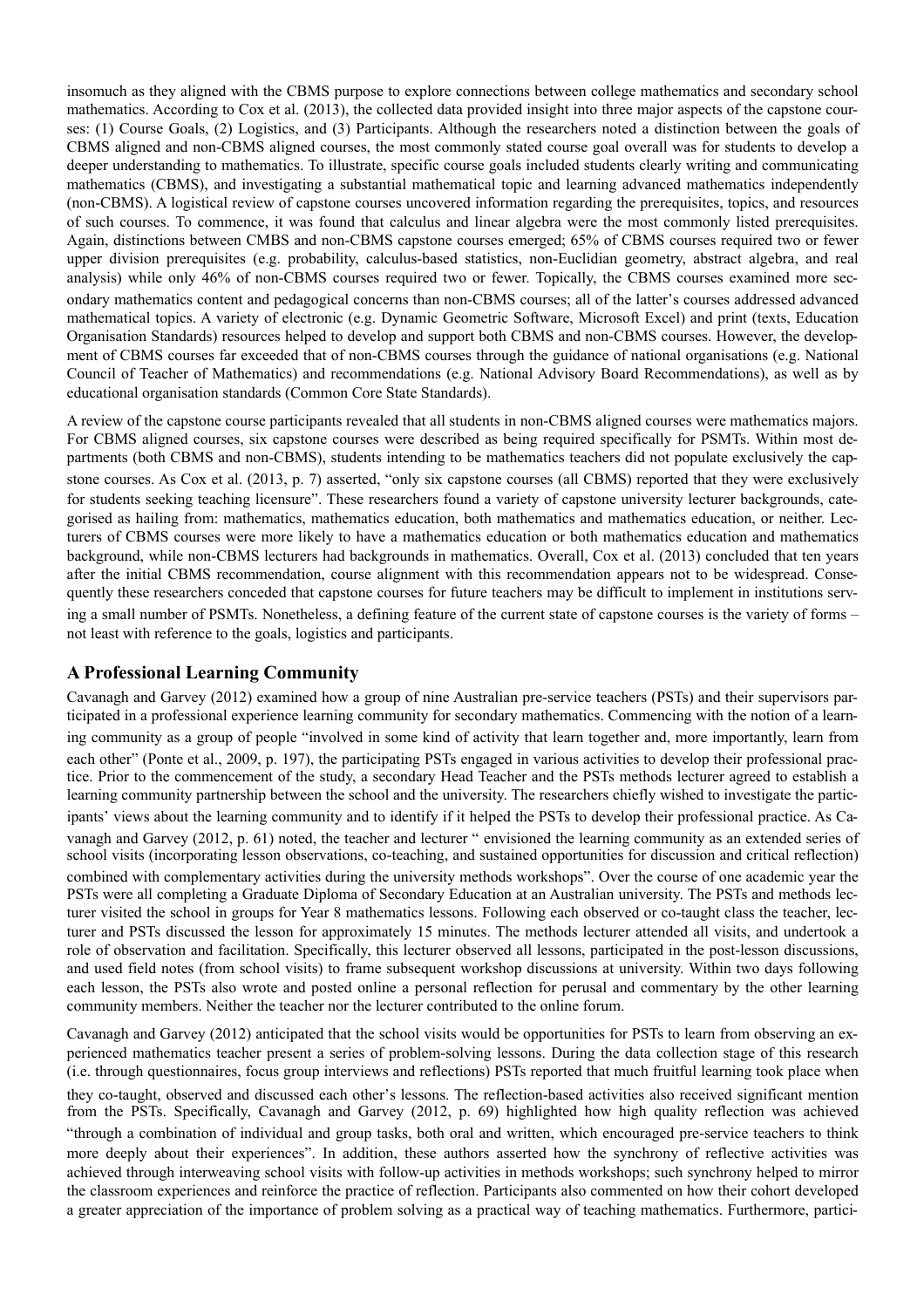pant testimony revealed that they felt encouraged to develop further their professional knowledge of mathematics teaching. Overall, the learning community activities assisted PSTs in establishing strong links between theory and practice, and opportunities for co-teaching and peer observation allowed participants to collaborate and support each other's learning.

#### **Traditional Versus Alternatively Prepared Content Knowledge**

Bonner et al. (2013) investigated the extent to which Alternative Mathematics Teacher Education Programs (ATEPs) prepared teachers with the content knowledge needed to teach secondary mathematics. At one large, public university in the southern United States, the researchers reported on a quantitative analysis comparing scores between traditionally and alternatively prepared teachers on a secondary mathematics state licensure test. For this project, the ATEPs were defined as "teacher education programs that enrol non-certified individuals with at least a bachelor's degree offering shortcuts, special assistance, or unique curricula leading to eligibility for a standard teaching credential" (Adelman, 1986, p. 2). According to Bonner et al. (2013), ATEPs currently exist in all 50 states within the United States and have been a source of heated debate for some time. On one hand, supporters of ATEPs view such programs as viable means for universities and school districts alike to address teacher shortages and recruitment issues rapidly. Furthermore, Bonner et al. (2013, p. 1) contend that ATEPs may have the ability to recruit "highly skilled individuals (such as second career teachers or mathematics and science majors) who might not otherwise find their way into the field of education and can provide an expedited path to an advanced degree for in-service teachers". Conversely, opponents to these programs assert that by expediting the teacher preparation process, ATEPs provide a

less rigorous teaching qualification which may undermine traditional programs and weaken overall the quality of the teaching profession. Moreover, some teachers who have completed ATEPs report feeling underprepared for the classroom and perceive a lack of support from programs (Foote et al., 2011).

At the researchers' site, aspirant secondary mathematics teachers can follow one of two options for certification. The traditional certification plan is where undergraduate students major in mathematics while taking courses in the College of Education (COE) during their undergraduate degree. Following this traditional plan, students complete at least 45 hours of mathematics content courses, including "Modern or Abstract Algebra, Real Analysis, and a Capstone Course that focuses on connections between college and high school level mathematics" (Bonner et al., 2013, p. 4). These students are also required to fulfil various teaching certification requirements and complete practicum teaching experiences. Non-traditional students can seek certification through a post-graduate program or via ATEP, operated from within the COE. All students who elect for the non-traditional plan are college graduates with STEM or human-service related degrees and second career professionals. Upon admission, students undertake 24-27 hours of teacher certification coursework, core graduate-level coursework in the COE, and 30 hours of field observations.

In summary, the researchers wished to discern any differences between the cohorts of traditionally and non-traditionally prepared mathematics teachers by comparing the performances of these individuals on the secondary mathematics certification examination. This examination is comprised of six mathematical domains: *Number Concepts*, *Patterns and Algebra*, *Geometry and Measurement*, *Probability and Statistics*, *Mathematical Processes and Perspectives*, and *Mathematical Learning, Instruction, and Assessment*. The data were gathered from the examination results of 89 pre-service teachers (20 ATEP, 69 traditional). While the researchers noted that neither cohort had a passing mean for the examination overall, they found significant differences in scores in the following domains: *Total Score*, *Patterns and Algebra*, *Probability and Statistics*, and *Mathematical Processes and Perspectives*. As such, it was concluded that students who participated in a traditional program of study are more prepared for the secondary mathematics licensure examination. The researchers acknowledged that this conclusion was expected, as traditionally prepared secondary mathematics teachers generally have majored in mathematics and therefore have received more mathematical content knowledge. Nevertheless, while neither group had a mean passing score for the examina-

tion, this cohorts' results were 9 points higher that the state average. The researchers felt that these results indicated three key findings. First, the teacher education programs currently offered are not preparing pre-service teachers adequately for the examination. Second, the content represented on the licensure examination is not aligned well with content taught in teacher education program. Third, the licensure examination is nor a valid nor reliable measure of achievement.

## **Conclusion**

The review of three research projects indicates that there are various means by which universities prepare pre-service secondary mathematics teachers. Some factors that universities may consider in preparing the next generation of secondary mathematics teacher have been presented in the executive summaries of the three research projects presented. First, the introduction of a capstone course – as recommended by a national educational authority – could serve to standardise the preparation of mathematics teachers. Doing so might also assist in bridging the content of university mathematics courses closely with that content taught at secondary level, and in providing a final experience for student teachers to communicate with and about lingering mathematical deficiencies. Second, the implementation of a professional learning community within a teacher education program might provide mathematics teachers with an effective model of professional practice. Specifically, having students observe structured lessons taught by a master teacher and then engage meaningfully in a variety of collaborative learning activities promotes skills and practices essential to quality mathematics teaching. Notably these activities include co-teaching opportunities coupled with follow-up reflection and discussion, which have been found to drive a sense of professional develop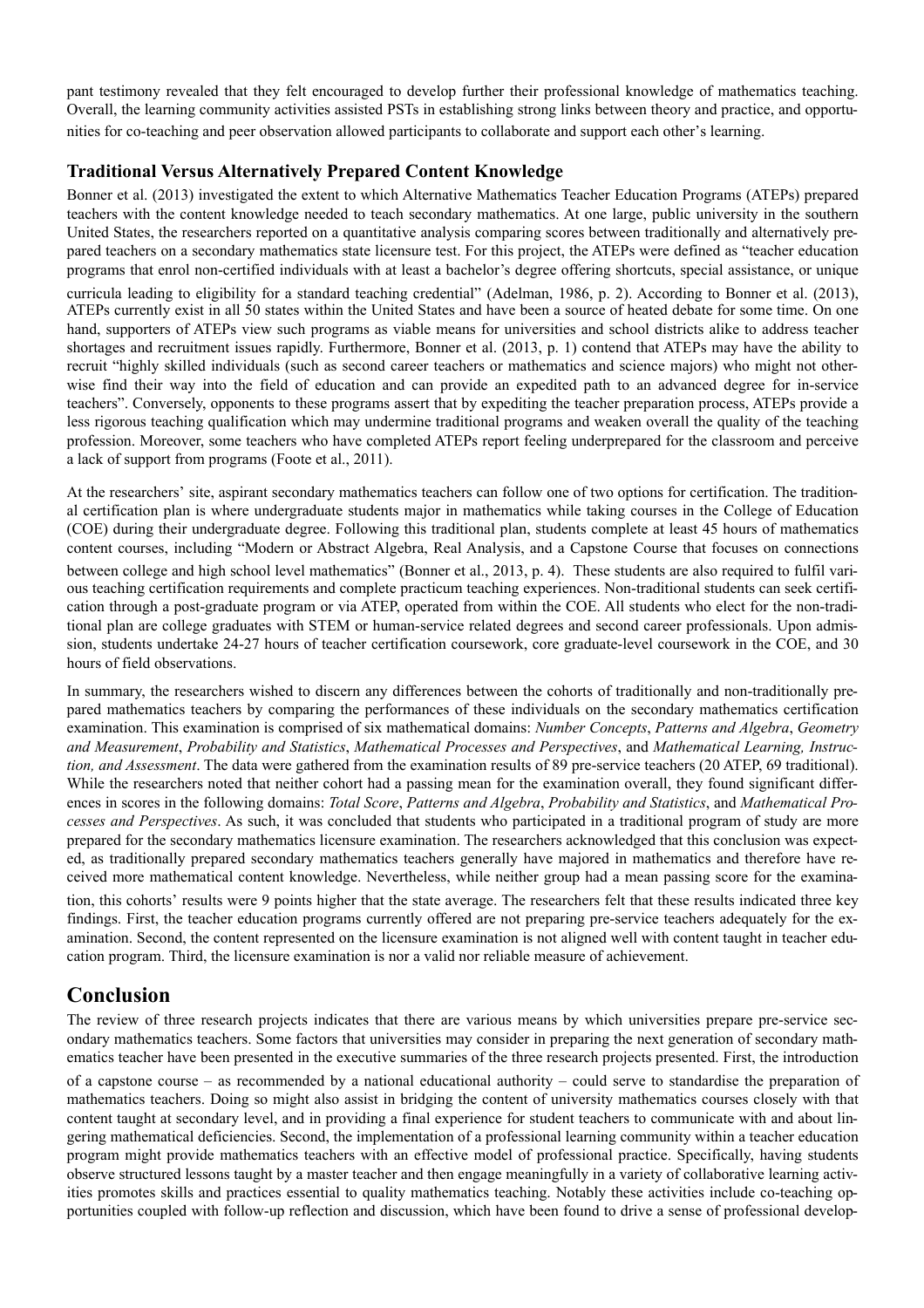ment. Third, and while Australia continues to prepare secondary mathematics teachers through 4-year (BEd), 2-year (MTeach) and 1-year (Grad Dip Ed) university programs, there is consideration for a competency-based exit examination focussed on demonstrating mastery of content knowledge. While literature suggests that higher scores on licensure tests lead to increased

student achievement (Sawchuk, 2011) – and with all Australian graduate teachers set to undertake a mandatory competency

test from 2016 (Literacy and Numeracy Test for Initial Teacher Education Students) – an additional examination might become a future certification requirement for secondary mathematics teachers. Following the findings of Bonner et al. (2013), for such an examination to be a useful measure of mathematics teacher competency the content would need to be aligned closely with mathematics taught both at university and secondary school level.

#### **References**

- Adelman, N.E. (1986). *An exploratory study of teacher alternative certification and retraining programs.* Washington, D.C.: Department of Education.
- Aguirre, J.M., del Rosario Zavala, M., Katanyoutanant, T. (2012). Developing robust forms of pre-service teachers' pedagogical content knowledge through culturally responsive mathematics teaching analysis. *Mathematics Teacher Education and Development*, *14*(2), 113 - 136.
- Beswick, K. & Goos, M. (2012). Measuring pre-service teachers' knowledge for teaching mathematics. *Mathematics Teacher Education and Development*, *14*(2), 70 - 90.
- Bonner, E. P., Ruiz, E.C., & Travis, B. (2013). Investigating content knowledge of traditionally vs. alternatively prepared preservice secondary mathematics teachers. *Issues in the Undergraduate Mathematics Preparation of School Teachers: The Journal*, 1, 1 – 14.
- Cavanagh, M.S., & Garvey, T. (2012). A professional experience learning community for pre-service secondary mathematics teachers. *Australian Journal of Teacher Education*, *37*(12), 57-75.
- Chapman, O. (2005). Constructing pedagogical knowledge of problem solving: Pre-service mathematics teachers. In Chick, H.L. & Vincent, J.L. (Eds.), *Proceedings of the 29th Conference of the International Group for the Psychology of Mathematics Education*, *2*, 225 - 232.
- Conference Board of the Mathematical Sciences (CBMS). (2001). *The mathematical education of teachers.* Providence, RI: American Mathematical Society.
- Cox, D.C., Chelser, J., Beisiegel, M., Kenney, R., Newton, J., & Stone, J. (2013). The status of capstone courses for pre-service secondary mathematics teachers. *Issues in the Undergraduate Mathematics Preparation of School Teachers: The Journal*,  $4, 1 - 10.$
- Emerick, S., Hirsch, E., & Berry, B. (2003). *Unfulfilled promise: ensuring high quality teachers for our nation's students.* Retrieved January 5, 2014, from <http://www.teachingquality.org>.
- Foote, M.Q., Brantlinger, A., Haydar, H.N., Smith, B., & Gonzalez, I. (2011). Are we supporting teacher success: Insights from an alternative route mathematics teacher certification program for urban public schools. *Education and Urban Society*, *43*(3), 396-425.
- Hine, G.S.C. (2015). Improving the content knowledge of pre-service middle school teachers. Hawaii University International Conferences: STEAM & Education.
- Loe, M., & Rezak, H. (2006). Creating and implementing a capstone course for future secondary mathematics teachers. In K. Lynch-Davis & R.L. Rider (Eds.) *The work of mathematics teacher educators: Continuing the conversation Monograph Series Volume 3* (pp. 45-62). San Diego, CA: AMTE.
- Matthews, M., Rech, J., & Grandgenett, N. (2010). The impact of content courses on pre-service elementary teachers' mathematical content knowledge. *IUMPST: The Journal*, *1*, 1-11.
- Meany, T., & Lange, T. (2012). Knowing mathematics to be a teacher. *Mathematics Teacher Education and Development*, *14*(2), 50-69.
- Miller, K.W., & Davidson, D.M. (2006).What makes a secondary school science and/or mathematics teacher "highly qualified"?

*Science Educator*, *15*(1), 56-59.

- Ponte, J. P., Zaslavsky, O., Silver, E., Broba, M.C., van den Heuvel-Panhuizen, M., Gal, H., … Chapman, O. (2009). Tools and settings supporting mathematics teachers' learning in and from practice. In D. Ball & R. Even (Eds.), *ICMI Study Volume: The professional education and development of teachers of mathematics* (pp. 185-210). New York: Springer.
- Sawchuk, S. (2011). What studies say about teacher effectiveness? Research brief. *The National Education Writers Association.* Retrieved 12 August 2015 from
	- [http://www.ewa.org/site/PageServer?pagename=research\\_teacher\\_effectiveness.](http://www.ewa.org/site/PageServer?pagename=research_teacher_effectiveness)
- Sowder, J. T. (2007). The mathematical education and development of teachers. In F. K. Lester Jr. (Ed.), *Second handbook of research on mathematics teaching and learning* (pp. 157–223). Reston, VA: National Council of Teachers of Mathematics.
- Stohlmann, M.S., Moore, T.J., & Cramer, K. (2013). Pre-service elementary teachers' mathematical content knowledge from an integrated STEM modelling activity. *Journal of Mathematical Modelling and Application*, *1*(8), 18-31.
- Teacher Education Ministerial Advisory Group (2014). Action now: Classroom ready teachers. Retrieved February 20, 2015 from http://www.studentsfirst.gov.au/teacher-education-ministerial-advisory-group.